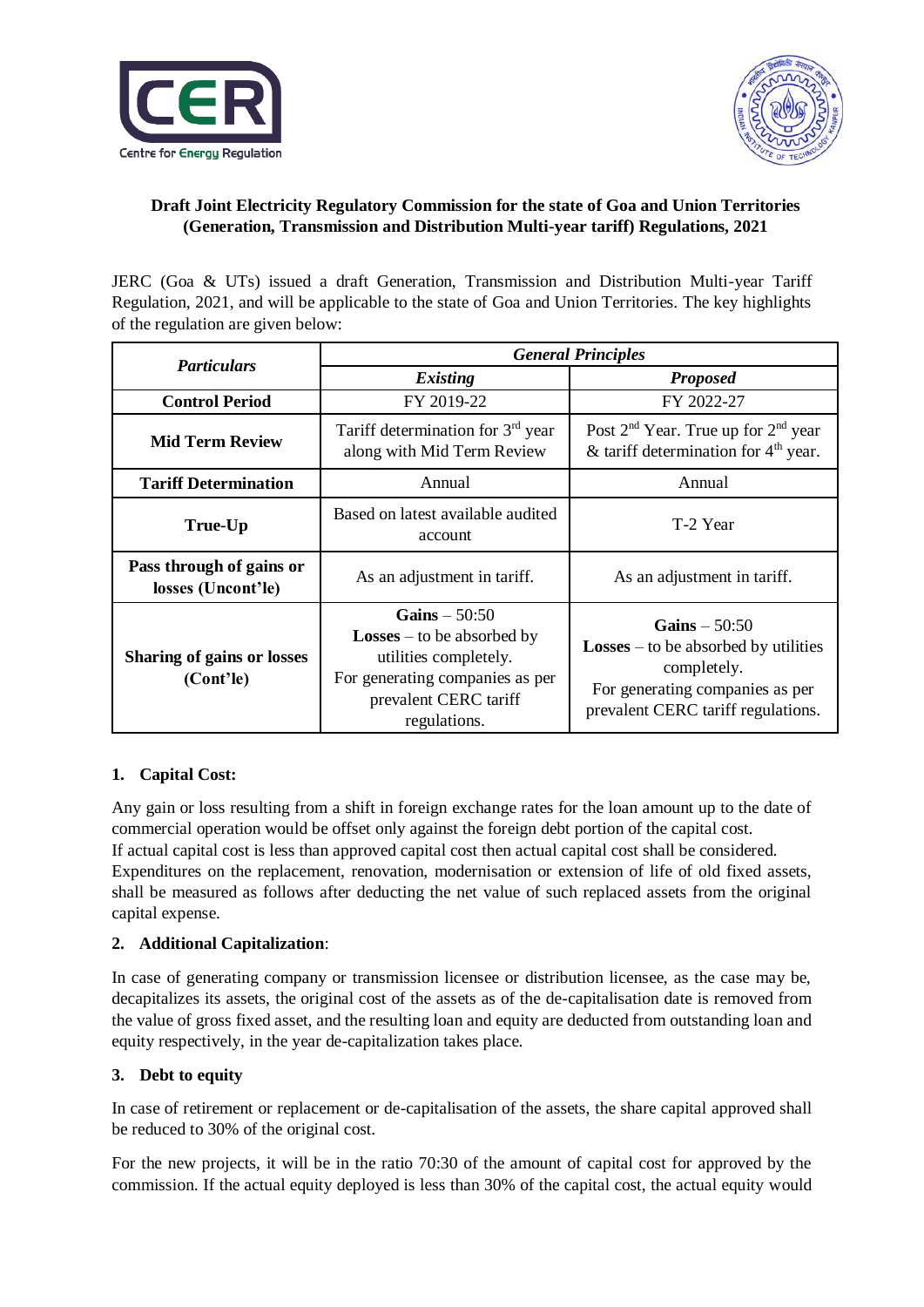



be taken into account and if real equity exceed 30% of the cap expense, the excess equity shall be considered as a normative loan.

#### **4. Return on Equity:**

- For distribution wire business, allowed on equity capital at post tax rate of return on equity (as per prevalent CERC tariff regulation for transmission system).
- For retail supply business, allowed on equity capital @16%p.a.
- RoE computed on average of the equity capital at the beginning and at the end of the year.

#### **5. Interest on Loan:**

#### **Normative Loan = Gross Normative Loan - Cumulative Repayment**

The loan repayment shall be considered from the first year of commercial operation of the project and shall be equal to the annual depreciation allowed.

Interest rate on the basis of the actual loan portfolio shall be the weighted average of interest rate. Rate of interest will be allowed at SBI MCLR plus 100 bps.

#### **6. Depreciation**:

The salvage value of the asset shall be considered as 10% and maximum depreciation shall be allowed up to 90% of the capital cost.

Distribution Licensee are also entitled to advance against depreciation(AAD), which is the loan repayment amount subjected to a ceiling of  $1/10<sup>th</sup>$  of loan amount minus depreciation based on loan repayment tenure.

### **7. Late Payment Surcharge:**

Transmission or Distribution licensee shall not consider Non-tariff Income in the delayed payment charge.

#### **8. Working Capital:**

| <b>Distribution Wire Business</b>                                                                                                               | <b>Retail Supply Business</b>                                                                                                                                                                 |  |
|-------------------------------------------------------------------------------------------------------------------------------------------------|-----------------------------------------------------------------------------------------------------------------------------------------------------------------------------------------------|--|
| $\rightarrow$ O&M expense for 1 month                                                                                                           | $\rightarrow$ O&M expense for 1 month                                                                                                                                                         |  |
| $\rightarrow$ Maintenance spares @ 40% of R&M for<br>one month.                                                                                 | $\rightarrow$ Maintenance spares @ 40% of R&M for<br>one month                                                                                                                                |  |
| $\rightarrow$ Receivables for two months of the<br>projected revenue at the prevailing tariff                                                   | $\rightarrow$ Receivables for two months<br>of the<br>projected revenue at the prevailing tariff                                                                                              |  |
| Less:                                                                                                                                           | Less:                                                                                                                                                                                         |  |
| Any amount kept as security deposit from                                                                                                        | $\rightarrow$ Power purchase cost for one month                                                                                                                                               |  |
| distribution system users under clause (b) of<br>sub section 47 of the act, excluding security<br>deposits held in the form of bank guarantees. | $\rightarrow$ Any amount kept as security deposit from<br>distribution system users under clause (b)<br>of sub section 47 of the act, excluding<br>security deposits held in the form of bank |  |
|                                                                                                                                                 | guarantees.                                                                                                                                                                                   |  |

Interest on working capital will be allowed at SBI MCLR plus 200 bps.

The Regulation can be accessed [here.](https://cer.iitk.ac.in/odf_assets/upload_files/Draft_jerc_myt_regulation.pdf)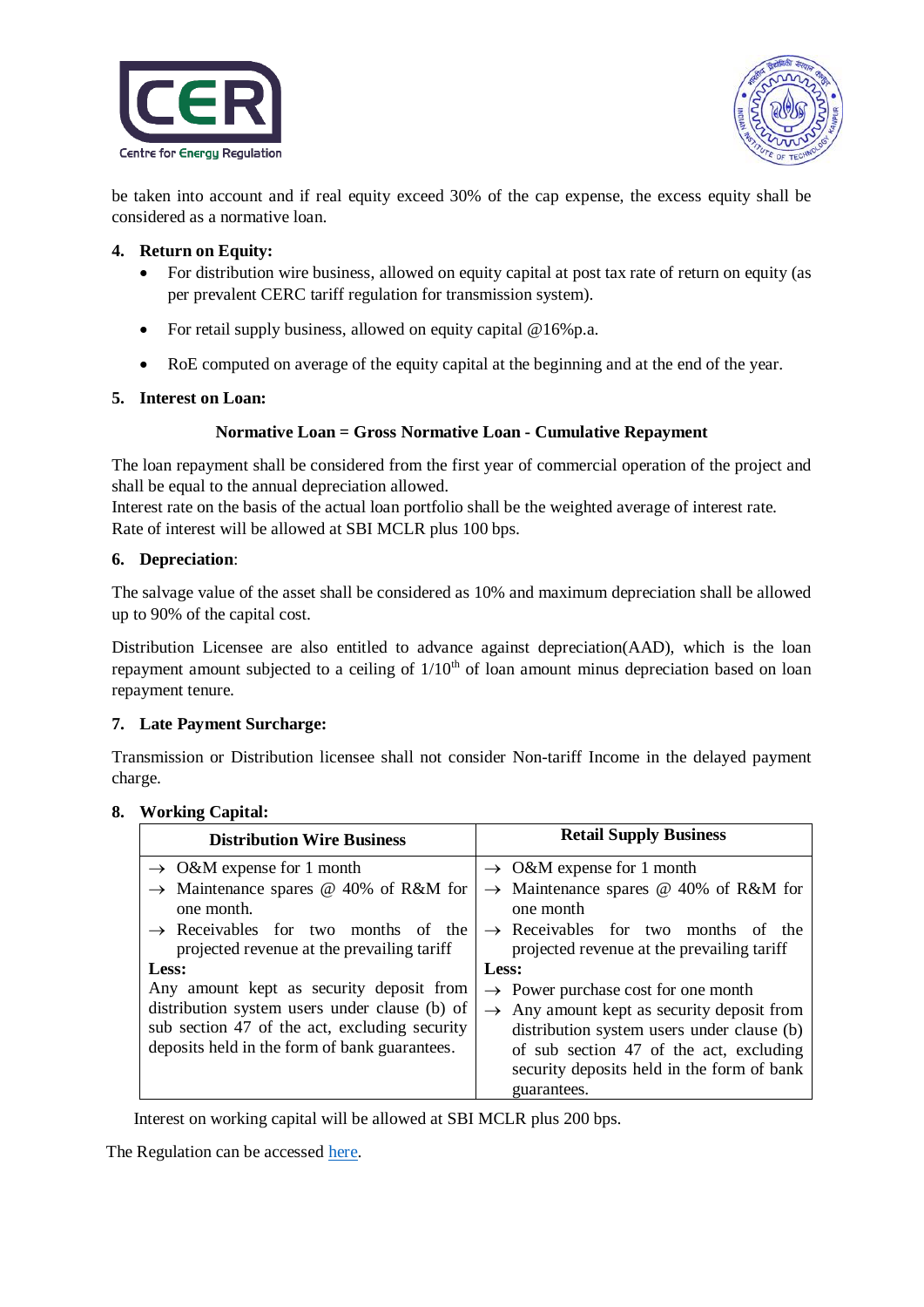



# **CER Opinion –**

## **Foreign Debt Component (Regulation 24.1):**

The first proviso of the Regulation 24.1 (e) may be reworded as 'Provided that any gain or loss on account of foreign exchange rate variation pertaining to the loan amount availed up to the Date of Commercial Operation shall be adjusted only against the **foreign** debt component of the capital cost'.

## **Actual and Approved Capital Cost (Regulation 24.3):**

The draft regulation proposes that "If actual capital cost is less than approved capital cost then actual capital cost shall be considered". A clarification is needed in case the actual capital cost is higher than the approved one.

### **Return on Equity (Regulation 28):**

Capital Asset Pricing Model (CAPM), often used for calculating return on equity, provides an estimate of post-tax RoE. Thus, the RoE so derived should not be grossed up by the rate of effective tax. Adoption of such approach across the sector is erroneous, and provides excess return. This places additional burden on the tariff paid by the consumers.

## **Advance against Depreciation (AAD) (Regulation 31.8):**

- a) The concept of AAD should be discontinued as it discourages the regulated entities to negotiate a suitable loan repayment schedule with the lenders.
- b) AAD also results in frontloading of ARR and thus imposes an additional burden on the consumers. While the ARR in future years will be reduced to the amount of AAD claimed in the previous years, it would likely happen after multiple years in future. During this time, the consumers would have been burdened with the additional tariff in the earlier years.
- c) Even if the Commission decides to continue with this provision, the definition of depreciation should be adequately modified to reflect debit against any AAD claimed in the previous years.
- d) This AAD should only be applicable for loan repayment on accounts of capital loans. Thus, this should exclude any loan taken to meet the revenue gap.
- e) The draft regulation defines AAD as follows,

"AAD = Loan (raised for capital expenditure) repayment amount based on loan repayment tenure, subject to a ceiling of  $1/10$ th of loan amount minus depreciation"

The above definition of AAD may suitably worded to avoid ambiguity highlighted below.

#### $\text{AAD} \leq \{\frac{1}{10}\}$  $\frac{1}{10}$ (Loan amount – Depriciation)} or;

#### $\bf{AAD} \leq \{(\frac{1}{16})$  $\frac{1}{10}$ Loan amount) – Depriciation}

# **Interest rate on working capital (Regulation 32.4):**

The draft regulation prescribes for interest rate on working capital as SBI MCLR + 200 bps. It is pointed out that working capital loans are generally of unsecured nature and may attract higher rate of interest. The Commission may like to further explore prevailing conditions in the banking sector and the general practices of the generation companies and the licensees, and then consider relatively higher margin for the interest cost towards working capital.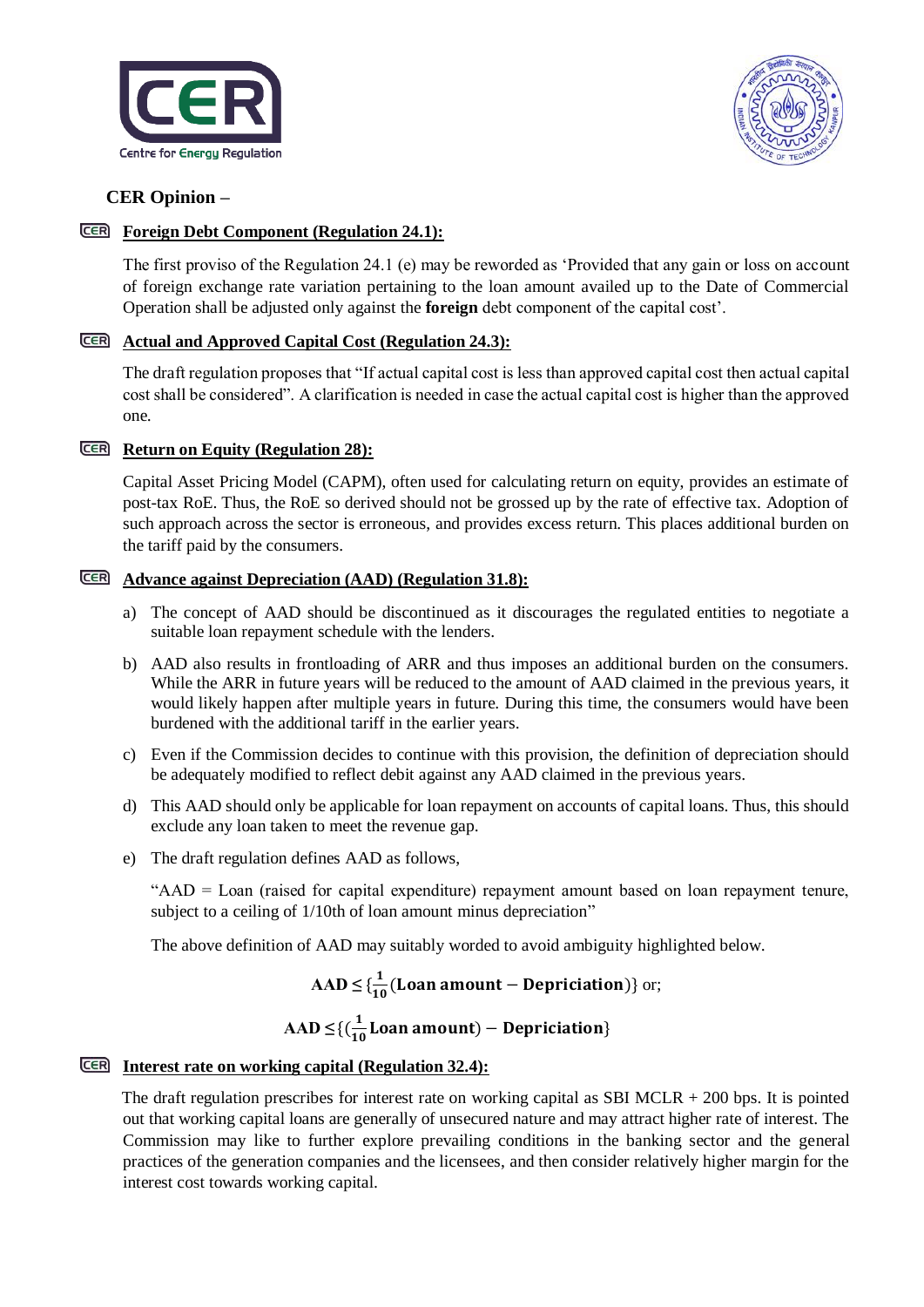



## **O&M Calculation (Regulation 42.3):**

It is proposed to incorporate appropriate efficiency parameters in tariff as an incentive measure to encourage continuous improvement across cost components. For example, the current practice of approving norm based O&M Expenses adjusted by the appropriate price index should also incorporate an efficiency factor as explained below:

$$
O\&M_t = O\&M_{t\text{-}1}\times\left(1 + \tfrac{Price\ Index_{\text{t}}}{Price\ Index_{\text{t-}1}} - X_t^{o\&M}\right)
$$

Where,

O&M: O&M expenditure norm;

Price Index: Consumer Price Index for Industrial Workers (Base year - 2016);

 $X_t^{0\&M}$ : Factor representing an annual target for efficiency improvement in O&M.

### **a) Determining the X-factor:**

Appropriate benchmarking studies (for example, using Data Envelopment Analysis) should be conducted to set benchmark for efficiency improvement across individual 'controllable' cost parameters across the MYT control period. Since such studies take time, it is suggested that the regulation may incorporate the above suggested approach in principle, and specify a conservative factor keeping in view the actual norm set by the other ERCs. The X-factor should be linked to a target level of identified efficiency index. Such an index may be based on availability for generation and transmission, and reliability of electricity supply to consumers (Example - SAIDI/SAIFI).

An alternate approach may be adopted wherein norm for individual controllable and partially controllable cost parameters such as Employee cost, R&M and A&G. It is advisable that a trajectory for efficiency factor should ideally be provided in advance for each year of the MYT control period.

#### **b) Index for O&M Expenses:**

The Consumer Price Index, proposed for normalization of Employee cost should be explicitly defined as 'Consumer Price Index - Industrial Worker'.

For R&M expenses, Wholesale Price Index-All Commodity' may be more appropriate. In the case of A&G expenses, a composite index comprising of CPI (Urban) and CPI (IW), representing relative share of the administrative and managerial employee expenses, and expenses towards sub-contracts awarded for various activities.

Link for CPI (Urban) –

[https://www.rbi.org.in/scripts/BS\\_ViewBulletin.aspx?Id=19857](https://www.rbi.org.in/scripts/BS_ViewBulletin.aspx?Id=19857)

### **Working capital (Regulation 53 & 64):**

The draft regulation proposes following components of working capital:

- **a)** O&M Expenses for one month
- **b)** Maintenance spares @ 40% of R&M expenses